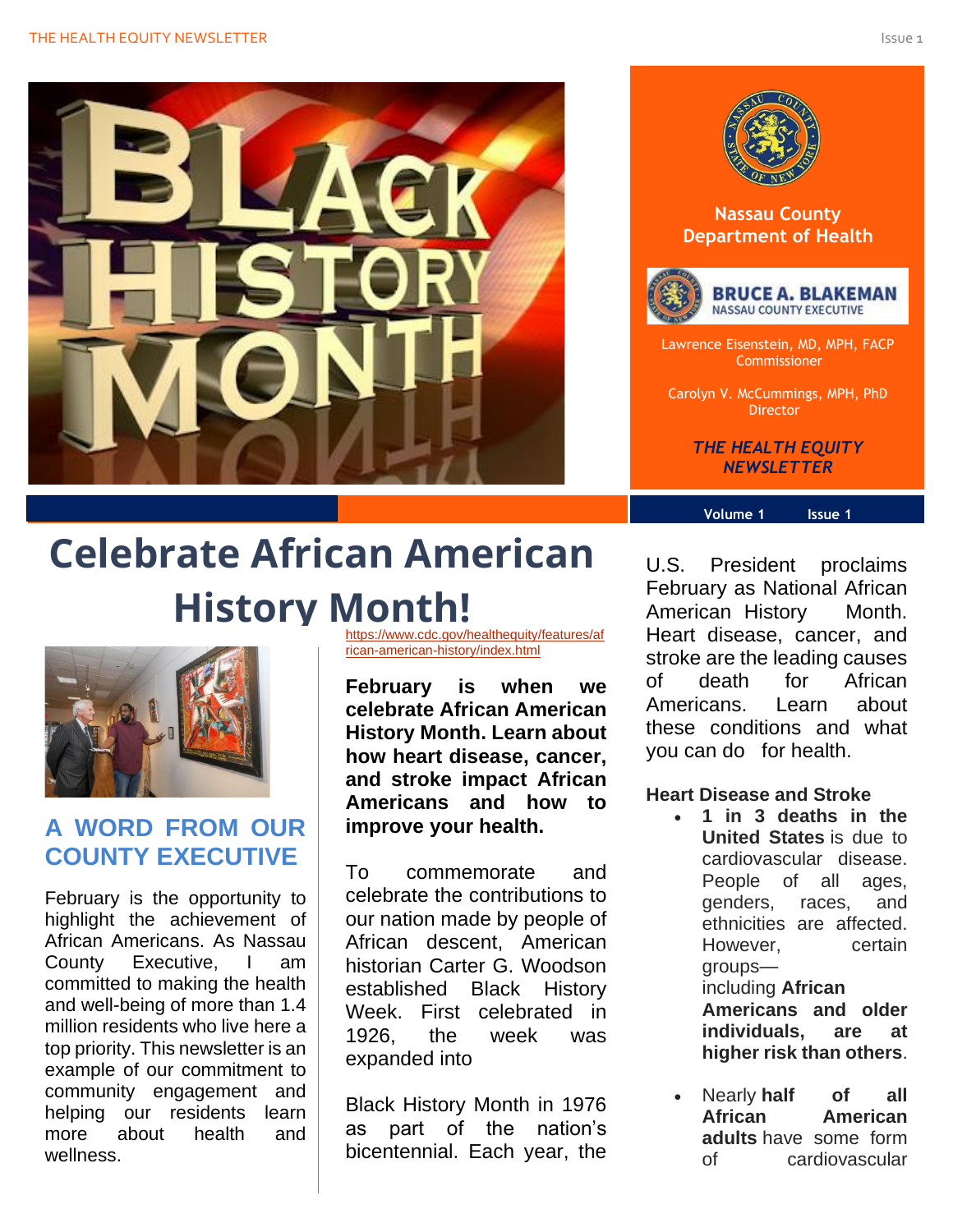disease that includes heart disease and stroke.

• High blood pressure is the leading cause of heart attack and stroke in the United States. **[About](https://www.cdc.gov/dhdsp/data_statistics/fact_sheets/fs_aa.htm)  [2 out of every 5 African](https://www.cdc.gov/dhdsp/data_statistics/fact_sheets/fs_aa.htm)  [American adults](https://www.cdc.gov/dhdsp/data_statistics/fact_sheets/fs_aa.htm) have high blood pressure, and less than half of them have it under control**. African American adults are much more likely to suffer from high blood pressure (hypertension), heart attacks, and stroke deaths than white adults. Individuals living below the federal poverty level are more likely to have high blood pressure compared with those living at the highest level of income.

#### **Cancer**

 **[Cancer](https://www.cdc.gov/cancer/) is the second leading cause of death among black people** in the United States. Among men, black men get and die from cancer at higher rates than men of other races and ethnicities. Among women, white women have the highest rates of getting cancer, but black women have the highest rates of dying from cancer.

> • **[Breast cancer](https://www.cdc.gov/cancer/breast/)** deaths are going down fastest among white women compared to women of other races and ethnicities. **Black women have the highest death rates of all racial and ethnic**

**groups**, and are 40% more likely to die of breast cancer than white women. The reasons for this difference result from many factors, including having more aggressive cancers and fewer social and economic resources. To improve this disparity, black women need more timely follow-up and improved access to high-quality treatment.

• **[Prostate cancer](https://www.cdc.gov/cancer/prostate/) is more common in black men**. It tends to start at younger ages and grow faster than in men of other racial or ethnic groups, but medical experts do not know why.

#### **Obesity, Nutrition, and Physical Activity**

Obesity is a problem in the African American community and is related to conditions like heart disease, stroke, and cancer. Obesity is common, serious, and costly. The estimated annual medical cost of obesity in the U.S. was \$147 billion in 2008.

- African Americans are nearly **1.5 times as likely** to have obesity as compared to non-Hispanic Whites.
- From 2011-2014, the [prevalence of](https://www.cdc.gov/obesity/data/adult.html)  [obesity among African](https://www.cdc.gov/obesity/data/adult.html)  [Americans](https://www.cdc.gov/obesity/data/adult.html) was **48% compared to 35%** of non-Hispanic Whites.
- African Americans **eat fewer vegetables** than other racial/ethnic

groups but eat similar amounts of fruit as non-Hispanic Whites.

• More than half (56%) of African American adults 18 years of age and older do not meet the aerobic component of the 2008 Physical Activity Guidelines.

### **What You Can Do for Your Health**

Living a healthy lifestyle can help prevent heart disease, cancer, and stroke. Take these steps:

- **Eat a healthy diet** with fruits, vegetables, whole grains, and fat-free or low-fat milk and milk products. Choose foods low in saturated fats, cholesterol, salt (sodium), and added sugars.
- **Exercise regularly**. Adults needs 2 hours and 30 minutes (or 150 minutes total) of exercise each week. You can spread your activity out during the week, and can break it up into smaller chunks of time during the day.
- **Be smoke free.** If you are ready to quit, call 1- 800-QUIT-NOW (1-800- 784-8669) or 1-855- DÉJELO-YA (1-855-335- 3569 for Spanish speakers) for free resources, including free quit coaching, a free quit plan, free educational materials, and referrals to other resources where you live.
- **Limit alcohol use**, which can lead to long-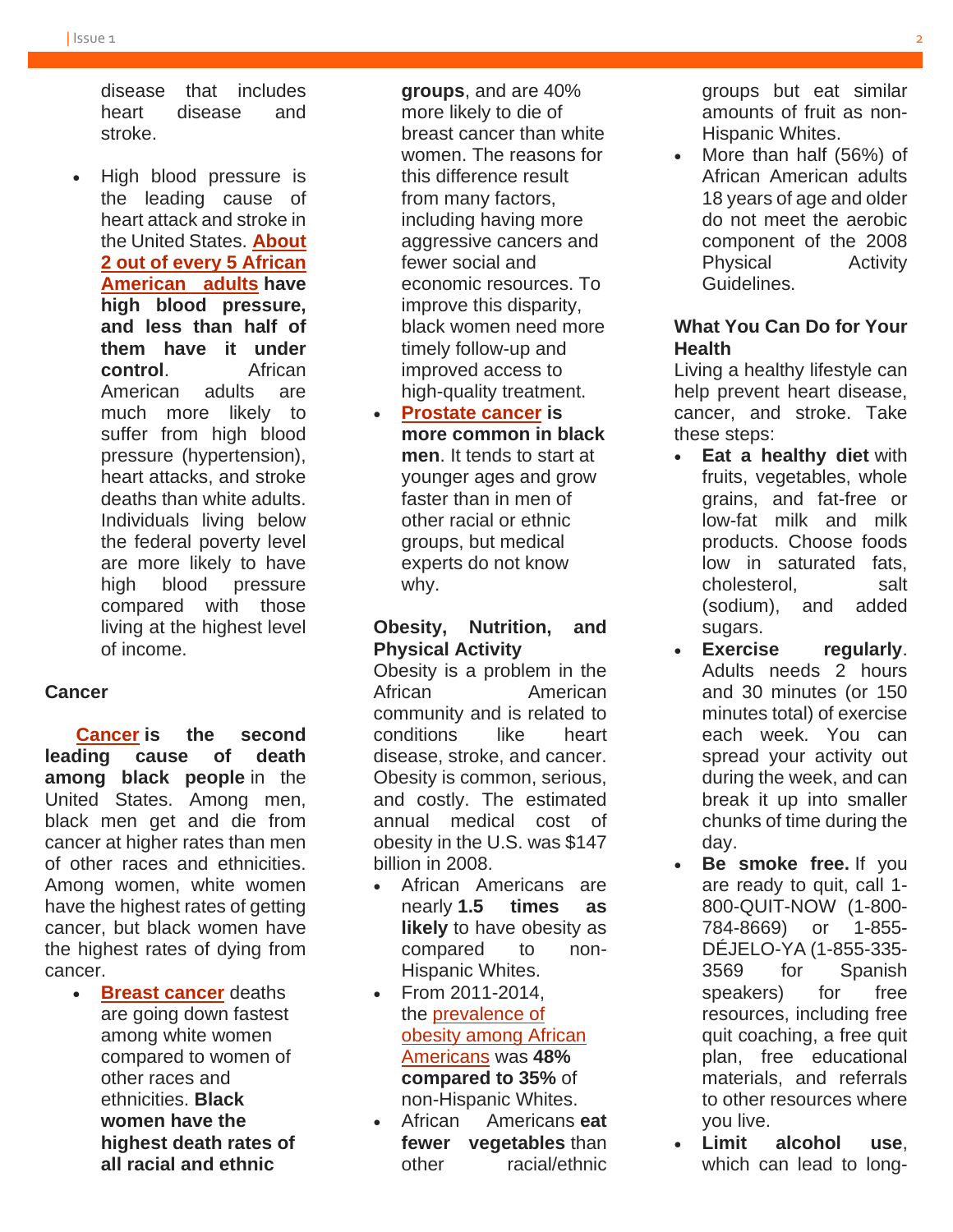term health problems, including heart disease and cancer. If you do choose to drink, do so in moderation, which is no more than one drink a day for women and two for men.

- **Know your family history**. There may be factors that could increase your risk for heart disease and stroke.
- **Manage any medical condition** you might have. Learn the **ABCS** of heart health. Keep them in mind every day and especially when you talk to your health provider:
	- o **A** ppropriate aspirin therapy for those who need it
	- o **B** lood pressure control
	- o **C** holesterol management
	- o **S** moking cessation





#### For More Information

- [CDC Office of Minority](https://www.cdc.gov/healthequity/features/african-american-history/minorityhealth/index.html)  [Health and Health Equity](https://www.cdc.gov/healthequity/features/african-american-history/minorityhealth/index.html)
- [African American History](http://africanamericanhistorymonth.gov/)  [Month external](http://africanamericanhistorymonth.gov/) icon
- [Health of Black or](https://www.cdc.gov/nchs/fastats/black-health.htm)  [African American non-](https://www.cdc.gov/nchs/fastats/black-health.htm)[Hispanic Population](https://www.cdc.gov/nchs/fastats/black-health.htm)
- [Women and Heart](https://www.cdc.gov/healthequity/features/african-american-history/features/wearred/index.html)  [Disease](https://www.cdc.gov/healthequity/features/african-american-history/features/wearred/index.html)

# 10 Tips for Setting and Achieving Your 2022 Goals

by Karen Heslop from https://blackdoctor.org/10-tips-for-settingand-achieving-your-2022-goals/?amp

The new year is a popular time for setting goals. According to statistics, it's also a popular time for people to decide that they may have bitten off more than they can chew. That doesn't have to be you, though. If you're determined to set goals and achieve them, these are some great tips for making sure you'll be satisfied when December rolls around.

#### 1. **Choose Passion**

People may not always find it easy to stick to the goals that they've set but it's more likely to happen if they're passionate about it. If you want to accomplish your 2022 goals, seek out what actually holds your interest. Don't go for the ones that other people have set or what an external source says you should focus on. You'll probably give it up if you're not dedicated.

#### 2. **Make Your Goals Realistic**

In that same vein, lofty goals may look attractive but if they're not achievable, you'll only end up demotivated. When setting your goals, assess where you are now and where you'd like to be. If your end goal seems far away, you may be looking at a long-term plan instead of a oneyear one. Break the overall plan into small achievable goals and move from there.

#### 3. **Be As Specific As You Can**

Sometimes when people set goals, they focus on the wrong thing. "I want to get 10 new customers for my business." That sounds good but it's not specific enough. What do you need to get there? It might help to look at these possibilities instead: Updating at least one aspect of my website per day, creating one new product per month, or researching and implementing one new marketing campaign per quarter.

#### 4. **Set Your Priorities**

In many cases, all your goals won't have the same urgency and you should treat them accordingly. After you've decided on your goals, arrange them in order of priority. This includes determining how long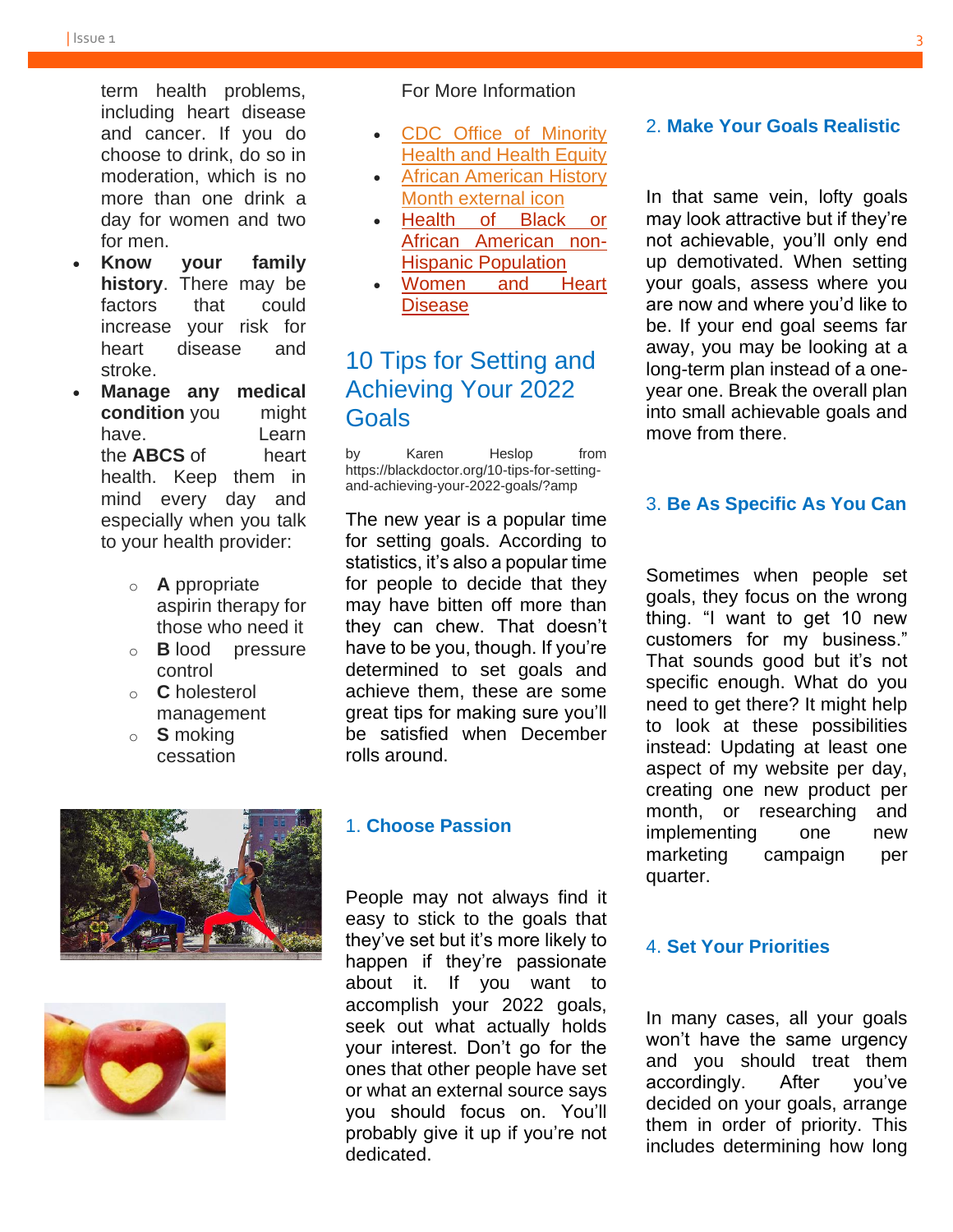each goal is supposed to take. Are there smaller tasks that can be accomplished while you're waiting for another to be done?

#### 5. **Include Risks And Threats**

An important point to note is that accomplishing goals aren't always completely up to you. What if you plan to launch a new product and your supplier runs out of materials? While you're setting your goals, look at all the external factors that could affect how well things can turn out. It can help with designing a backup plan.

#### 6. **Write It All Down**

After putting in all that work, you can't possibly leave it in your head, can you? Absolutely not. Even as you're brainstorming, write down everything that you've come up with. When your goals are finalized, write it all down in a way that will be usable for you. Some people prefer a large chart they can place on a wall and look at every day. Others like having a document they can scribble on. Find what works for you.

#### 7. **Seek Accountability**



Nothing says you're serious about your goals quite like telling others about it. It helps when you go even a step further to ask them to hold you accountable. Whether you tell your family members, close friends, work colleagues, or a professional group, the result will be the same. They'll keep checking up on you to see where you are and offer support where necessary.

#### 8. **Create Checkpoints**

Twelve months is a long time and a lot can change between the time you've set your goals and six months in. Make sure to set check-in times throughout the timespan of your tasks. These should be well within your deadlines so you have time to change things if you need to.

#### 9. **Give Yourself Room To Reevaluate**

This step works well with your checkpoints. Occasionally, you'll find that a particular goal may no longer be achievable. Whether that means setting it aside completely or assigning a longer timeline depends on you. However, re-evaluation is

important so you're not wasting time and energy on tasks that won't get you where you want to be.

#### 10. **Reward Yourself**

Finally, make plans to reward yourself for what you've accomplished. Some experts suggest that celebrating completing each task, no matter how small, can be an effective way to motivate you to get more done. The rewards don't have to be big either. Focus on the small things that make you happy.

Anyone can set goals but if they don't take them seriously, nothing will get done. Of course, there's always room for improvement so don't get demotivated if things don't go exactly as you planned. You can use the lessons you learned to inform what you want for the next year. After all, goal setting won't end with 2022.

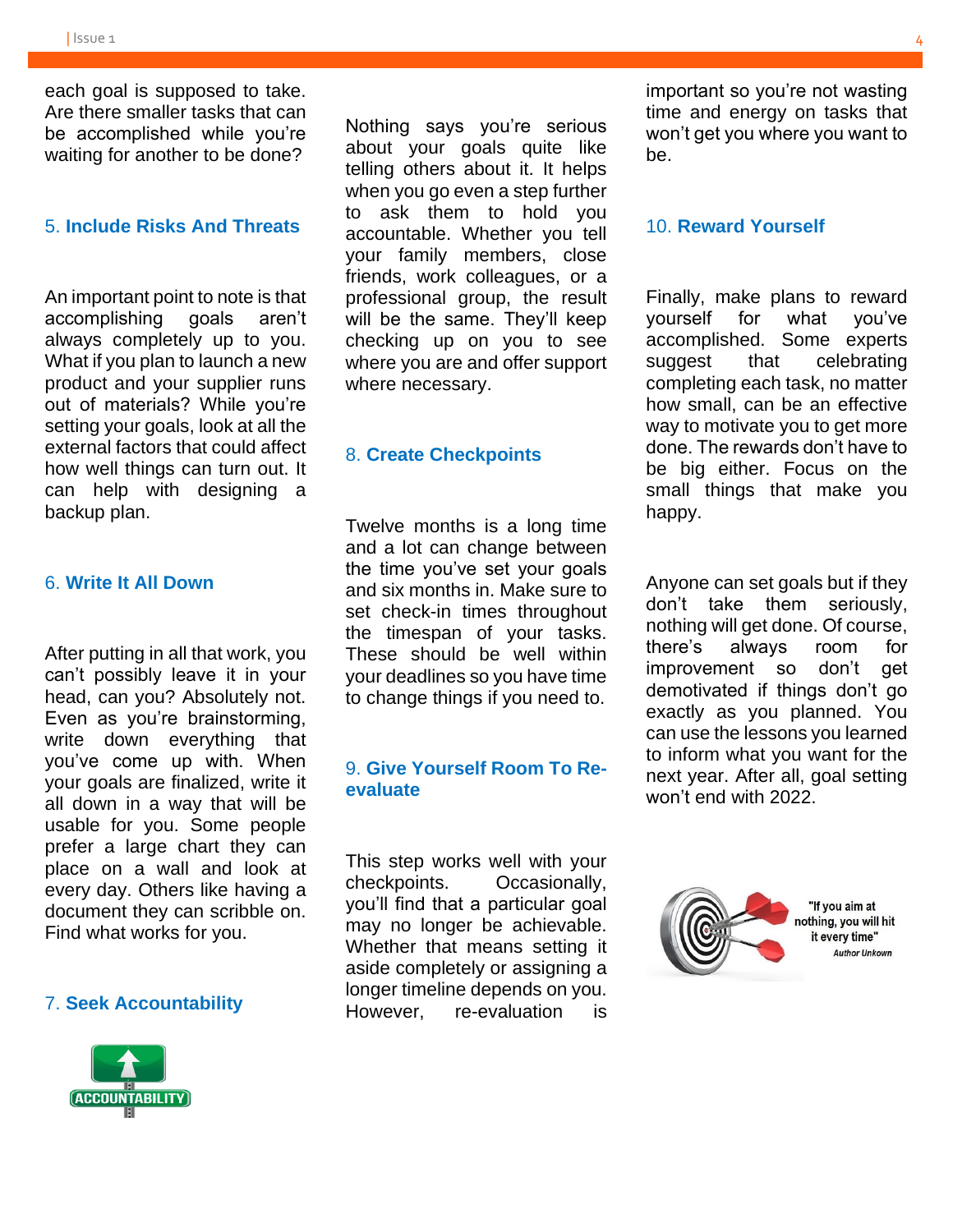

#### FAST FACTS

**Medical costs for people with diabetes are twice as high as for people who don't have diabetes.**

# **How Many Steps Does It Take to Walk Away from Diabetes?**

by Jason Henderson from [https://blackdoctor.org/how-many-steps](https://blackdoctor.org/how-many-steps-does-it-take-to-walk-away-from-diabetes/?amp)[does-it-take-to-walk-away-from](https://blackdoctor.org/how-many-steps-does-it-take-to-walk-away-from-diabetes/?amp)[diabetes/?amp](https://blackdoctor.org/how-many-steps-does-it-take-to-walk-away-from-diabetes/?amp)

Diabetes is a disease that affects Blacks at a higher rate than other races. In addition to race, being older in age and having a lack of physical activity can increase your risk for type 2 diabetes. But walking regularly can help, a new study suggests.

The more steps you take — and the more intensely you walk — the

lower your odds for type 2 diabetes, researchers found.

#### How many steps do you need to reduce your risk for diabetes?

To assess the link between walking and diabetes risk, they enrolled more than 4,800 women, 65 and older, who did not have diabetes and lived independently.

For 24 hours a day for one week, the women wore a device on their hip that recorded the number of steps taken each day. The women's health was monitored for up to seven years, and 8% developed diabetes during that time.

"A key figure from our study is that for every 1,000 steps per day, our results showed a 6% lower diabetes risk in this population," says study co-author Alexis Garduno, a student in the University of California, San Diego (UCSD), and San Diego State University joint doctoral program in public health.

"What that means is, if the average older adult were to take 2,000 more steps every day in addition to what they were already doing, they might expect a 12% reduction in diabetes risk," Garduno added in a UCSD news release.

The study was published Jan. 20 in the journal Diabetes Care.

"If we estimate that one-third of that population are older adults, that's 500,000 older individuals who are newly diagnosed with diabetes every year. If all of them increase their steps by 2,000 steps per day and our 12% estimate is proven to be casual, we would expect 60,000 people each year to not get diabetes due to that increase in steps," co-author John

Bellettiere, an assistant professor of epidemiology at UCSD says.

How to stay active if you have mobility issues

Many adults aged 65 and older slow down because of mobility or disability issues.

But people who have mobility disabilities do not have to walk that far or that fast to engage in moderate to vigorous intensity activity, Bellettiere shares.

"When we talk about moderate to vigorous intensity steps, we are talking about the kind of steps that cause you to breathe a little heavy and make it harder to engage in a conversation. For the average person aged 70 to 80, just walking around the block one time is moderate to vigorous intensity activity," he explains.

Previous research has shown that regular physical activity, along with an improved diet, reduces the risk of diabetes in adults. The U.S. Department of Health and Human Services recommends at least 150 minutes of moderate to vigorous physical activity per week to reduce the risk of diabetes and other chronic diseases.

"It's important, even if you have staved off diabetes, to keep with it and to incorporate regular stepping as part of your daily schedule and make it into a routine," Garduno adds.

"It's not enough for somebody to go on a walk once a week. Our study indicates that regular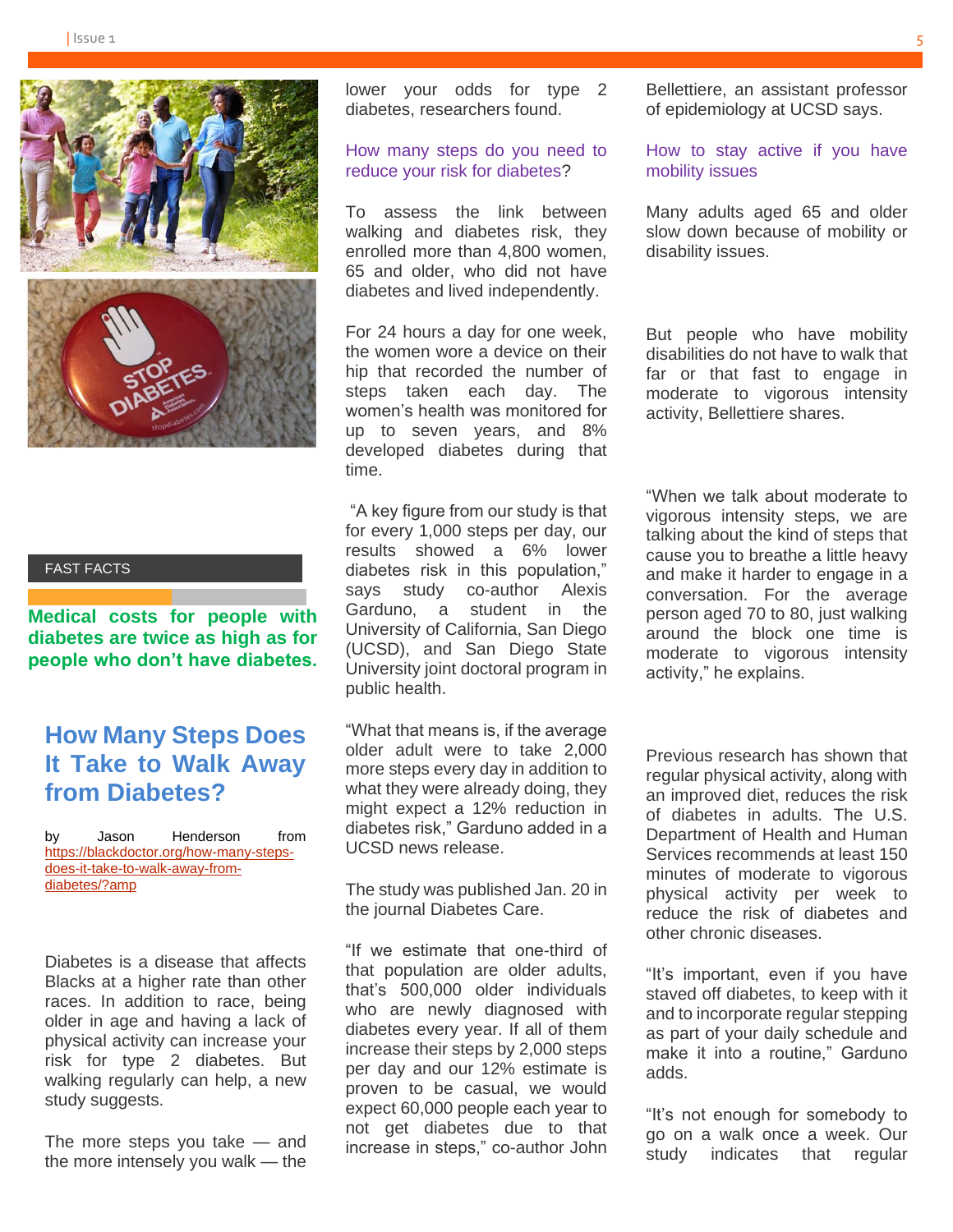stepping is indicative of lower diabetes risk in older adults," Garduno concludes.

#### How you can incorporate walking into your daily routine

If you are struggling to incorporate walking into your daily routine, try the following tips:

•Lean on your tracker: Leaning on your tracker will help you keep track of how many steps you've logged so far and can serve as motivation to step it up if you notice your steps are low.

•Walk to your errands: If the weather permits and your errands aren't that far, you can try walking to them instead of driving. You can also drive your car to a central location, park it and walk to every errand if they are all in the same area.

•Get a partner: Having a partner to walk with can provide you with a social connection and make the walk more enjoyable. A partner can also hold you accountable and make sure you get your steps in.

•Make multiple trips: Most of us tend to try to make one trip when bringing the groceries home, but those extra trips can help you get in a few extra steps for the day.

# Black Health History: Ella **Fitzgerald**

June 6, 2021 by Jasmine Browley from [https://blackdoctor.org/black-health-history](https://blackdoctor.org/black-health-history-ella-fitzgerald/?amp)[ella-fitzgerald/?amp](https://blackdoctor.org/black-health-history-ella-fitzgerald/?amp)



Ella Fitzgerald, also known as "First Lady of Song" and "Lady Ella", captured audiences everywhere with her ethereal voice and commanding vocal range. She was one of the originators of "scat singing" and a masterful musical improviser.

"I never knew how good our songs were," songwriter Ira Gershwin once said, "until I heard Ella Fitzgerald sing them."

Throughout her career, Fitzgerald led big bands and symphony orchestras with a versatile repertory that spanned show tunes, jazz arrangements, novelties, bossa nova, and even classical opera.

Despite her professional prowess, her health showed signs of weakness fairly early in her life. The culprit? *Type 2 diabetes.*

Beginning in the 1970s, Fitzgerald began to have eyesight problems complicated by the disease, and in 1986 she had serious heart surgery. Despite the procedure, she made a triumphant return to the stage that next year.

Her triumphant spirit helped her push through even after both legs were amputated below the knee, continuing to perform regularly in the early 1990s.

Toward the end of her life, the jazz legend was confined to a wheelchair and spend most of her time in her Beverly Hills home. Like many others, she became a victim of a disease that has killed individuals from all walks of life.

# **What is type 2 diabetes?**

Per the CDC, diabetes is the irregulation of insulin in the body. Insulin is a hormone made by your pancreas that acts like a key to let blood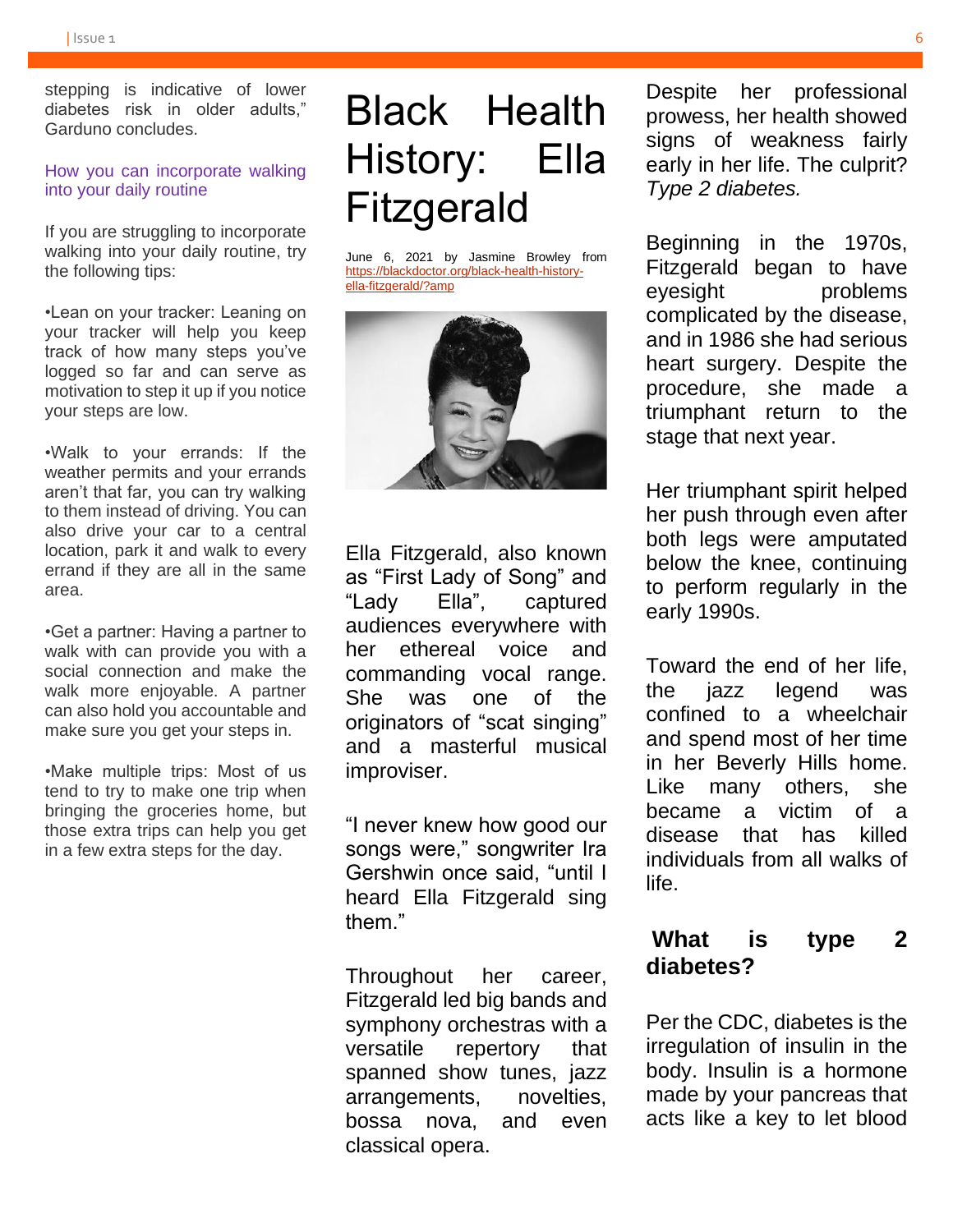sugar into the cells in your body for use as energy.

If you have type 2 diabetes, cells don't respond normally to insulin; this is called insulin resistance. Your pancreas makes more insulin to try to get cells to respond.

Eventually, your pancreas can't keep up, and your blood sugar rises, setting the stage for prediabetes and type 2 diabetes.

High blood sugar is damaging to the body and can cause other serious health problems, such as heart disease, vision loss, and kidney disease.

Type 2 diabetes symptoms often develop over several years and can go on for a long time without being noticed (sometimes there aren't any noticeable symptoms at all).

Because symptoms can be hard to spot, it's important to know the risk factors and to see your doctor to get your blood sugar tested if you have any of them.

## **Treating diabetes**

Luckily, diabetes is managed mostly by you, with support from your health care team.

You may be able to manage your diabetes with healthy eating and being active, or your doctor may prescribe insulin, other injectable medications, or oral diabetes medicines to help manage your blood sugar levels.

For more information, please visit Diabetes.org.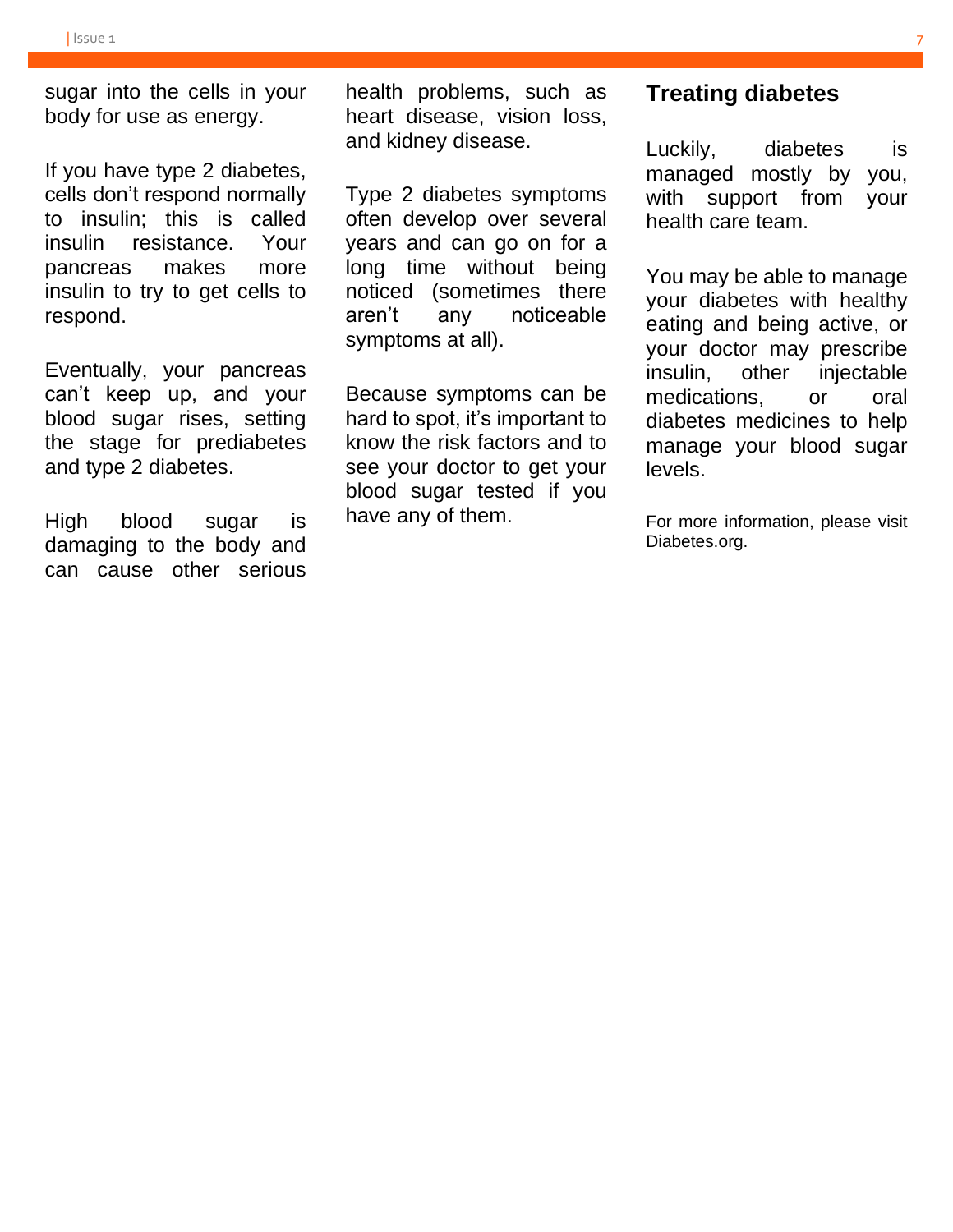## **Recipe of the Month**

# *Collard Green & Black-Eyed Pea Soup*

[https://www.eatingwell.com/recipe/25](https://www.eatingwell.com/recipe/251945/collard-green-black-eyed-pea-soup/) [1945/collard-green-black-eyed-pea](https://www.eatingwell.com/recipe/251945/collard-green-black-eyed-pea-soup/)[soup/](https://www.eatingwell.com/recipe/251945/collard-green-black-eyed-pea-soup/)

**Ingredients**

- **1 tablespoon extra-virgin olive oil**
- **1 large onion, diced**
- **1 large carrot, sliced**
- **1 stalk celery, sliced**
- **5 cloves garlic, (4 sliced and 1 whole), divided**
- **1 sprig fresh thyme**
- **¼ teaspoon crushed red pepper, or to taste**
- **4 cups reduced-sodium chicken broth**
- **1 15-ounce can (diced) tomatoes**
- **5 cups chopped collard greens, or kale leaves (about 1 bunch), tough stems removed**
- **1 15-ounce can blackeyed peas, rinsed**
- **6 1/2-inch-thick slices**
- **baguette, preferably whole-grain, cut on the diagonal**
- **6 tablespoons shredded Gruyère or Swiss cheese**



**Directions**

#### **Step 1**

Heat oil in a Dutch oven over medium heat. Add onion, carrot and celery and cook, stirring, until just tender, 5 to 7 minutes. Add sliced garlic, thyme and crushed red pepper and cook, stirring, until fragrant, about 15 seconds. Increase heat to high and add broth, tomatoes and their juice. Bring to a boil, scraping up any browned bits. Stir in collard greens (or kale), reduce heat to maintain a simmer and cook, stirring occasionally, until the greens are tender, 5 to 10 minutes. Discard the thyme sprig. Stir in black-eyed peas; remove from the heat and cover.

#### **Step 2**

Position rack in upper third of oven; preheat broiler

#### **Step 3**

Place baguette slices on a baking sheet and broil until lightly toasted, 2 to 4 minutes. Rub each bread slice with the remaining garlic clove. (Discard garlic.) Turn the slices over and top with cheese. Broil until the cheese is melted, 1 to 3 minutes. Serve the soup topped with the cheese toasts and bacon.

*Antioxidant-rich collard greens and fiber-packed black-eyed peas have a starring role in this nutritious soup. There's no need for loads of ham or salt pork--just a small amount of bacon gives it a wonderful smoky flavor. You can skip the bacon and substitute vegetable broth for chicken broth for a great vegetarian dish.*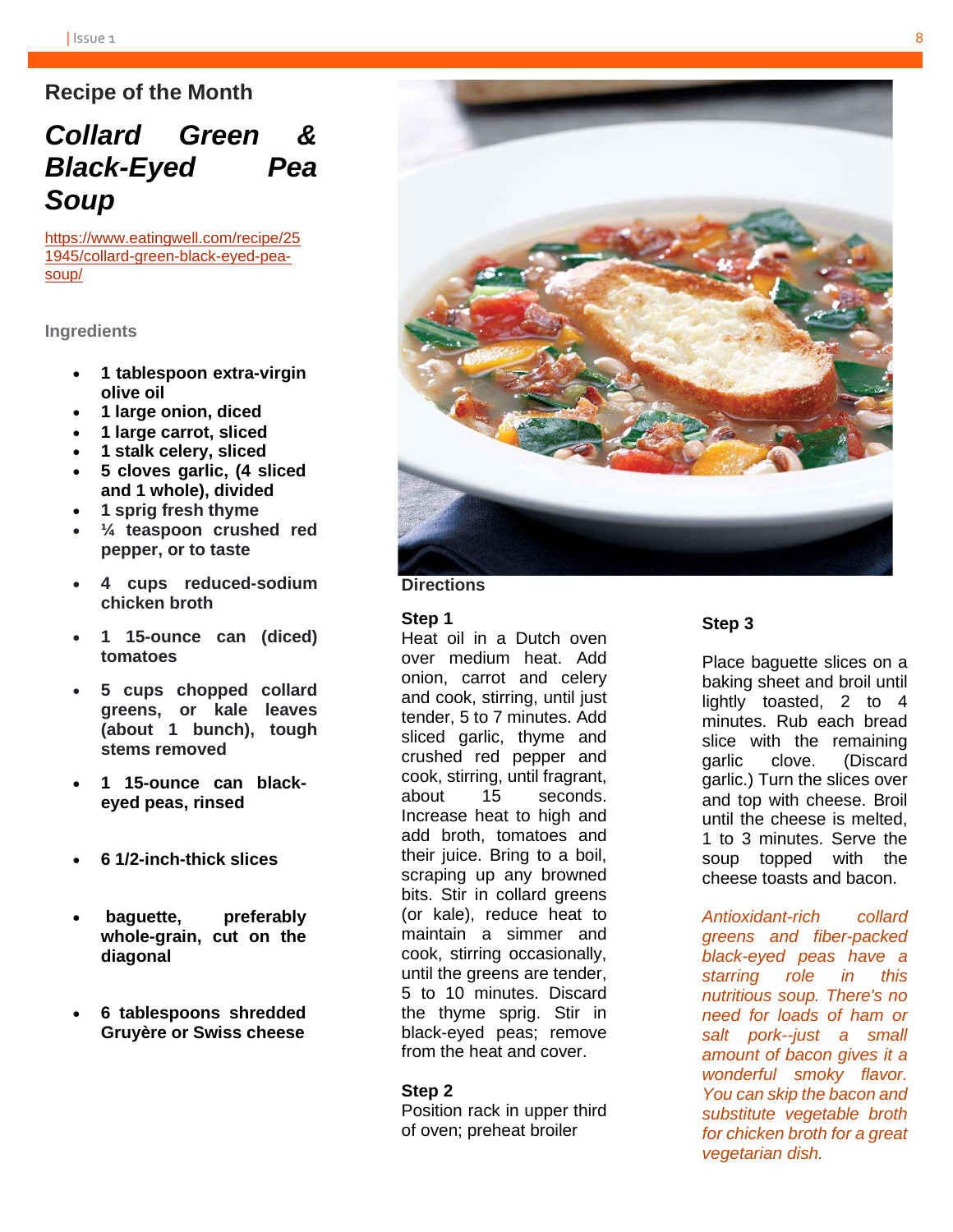# Would you like to get \$50 of groceries for sharing your ideas about health care and **COVID-19?**

## If you are 18 years old or older and live in Nassau County, you may be able to join a focus group.

We are planning virtual focus groups for people who live in Nassau County. These group meetings help us learn about the community's thoughts, concerns, and experiences about health care and COVID-19 services.

Your thoughts can help the County keep your community healthy and make it easier to get the services you need. Participants will get \$50 of food for their time. In January and February 2022, each group will meet on Zoom and have 90-minutes to talk together. Click on the link below to sign up!

## https://www.surveymonkey.com/r/NassauFG

# We look forward to hearing from you!

If you have any questions or need help signing up, please call Choice for All at 516-544-0084. You can also email NassauCovid-19Study@jsi.com.



**Nassau County Department of Health Office of Health Equity** 





Scan the OR Code to start!